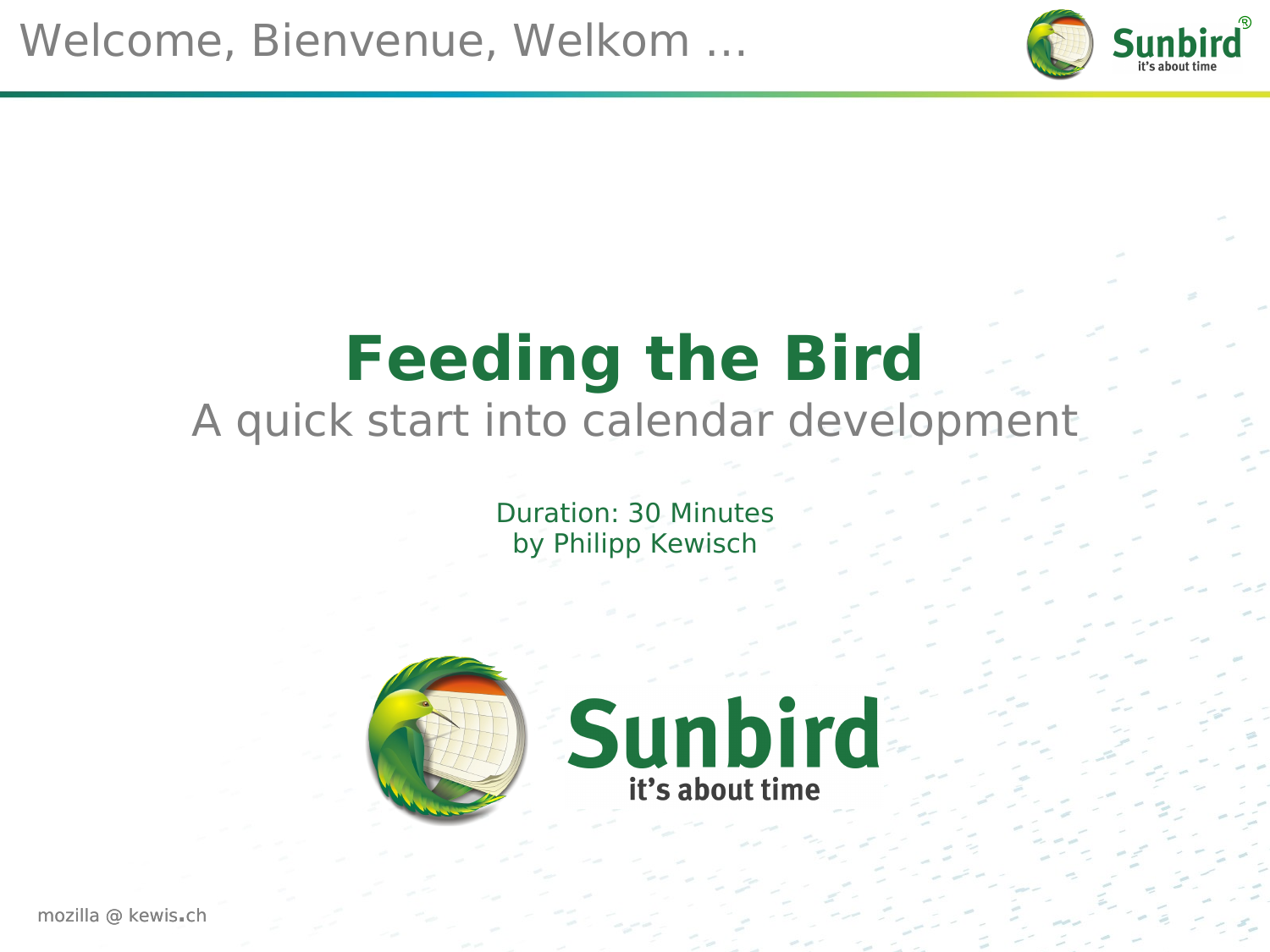

### › What does a Provider do?

- › Show and manipulate events from a custom source
- › Provide access to calendar servers › Changes to items are "live"

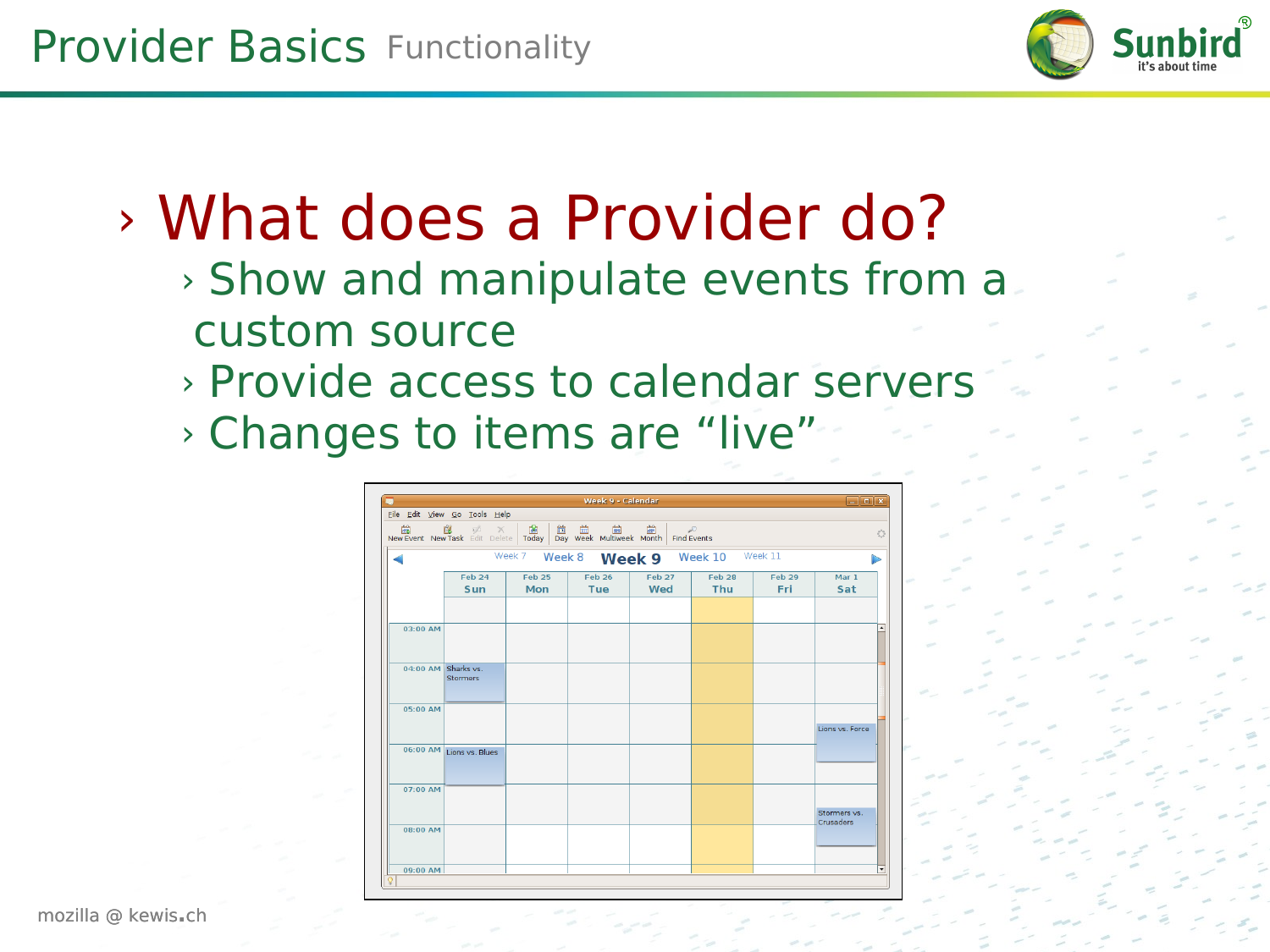

### › Existing providers

- › Internal storage (sqlite)
- › iCalendar / ICS
- › CalDAV
- › Sun Java Calendar Server (WCAP)
- › Provider for Google Calendar
- › ThunderBirthDay

# › Ideas for new providers

- › Microsoft® Exchange Server
- › Lotus Notes / Domino
- › Zimbra Collaboration Suite
- › X10 / Home control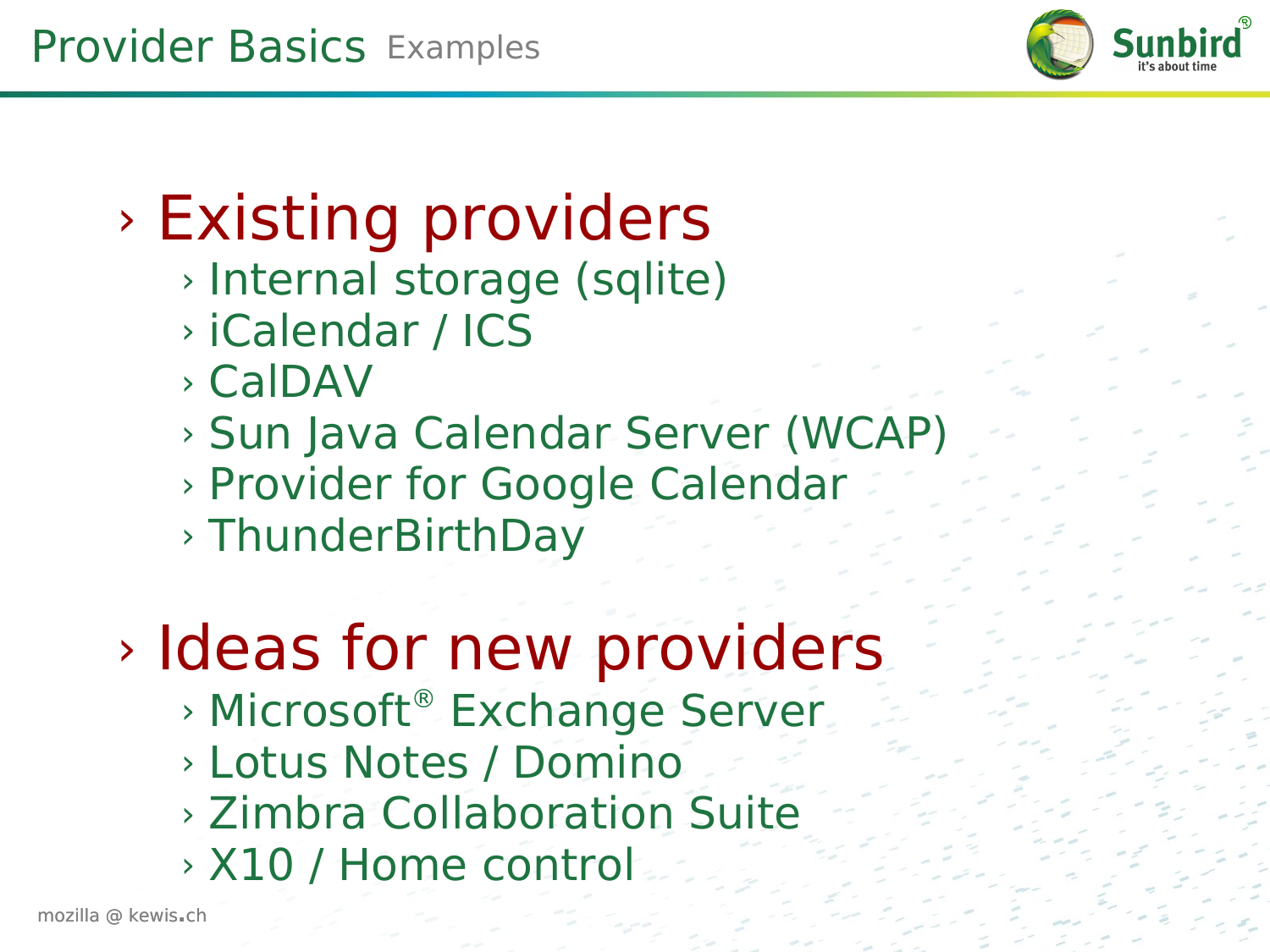

### › Advanced Features

- › Freebusy querying
- › Searching for calendars / Subscriptions
- › Invitation handling (iMIP/iTIP)
- › Advanced synchronization (caching)

### › Controlling the UI

› Disable unsupported features (i.e tasks)

› Specify possible values (i.e privacy)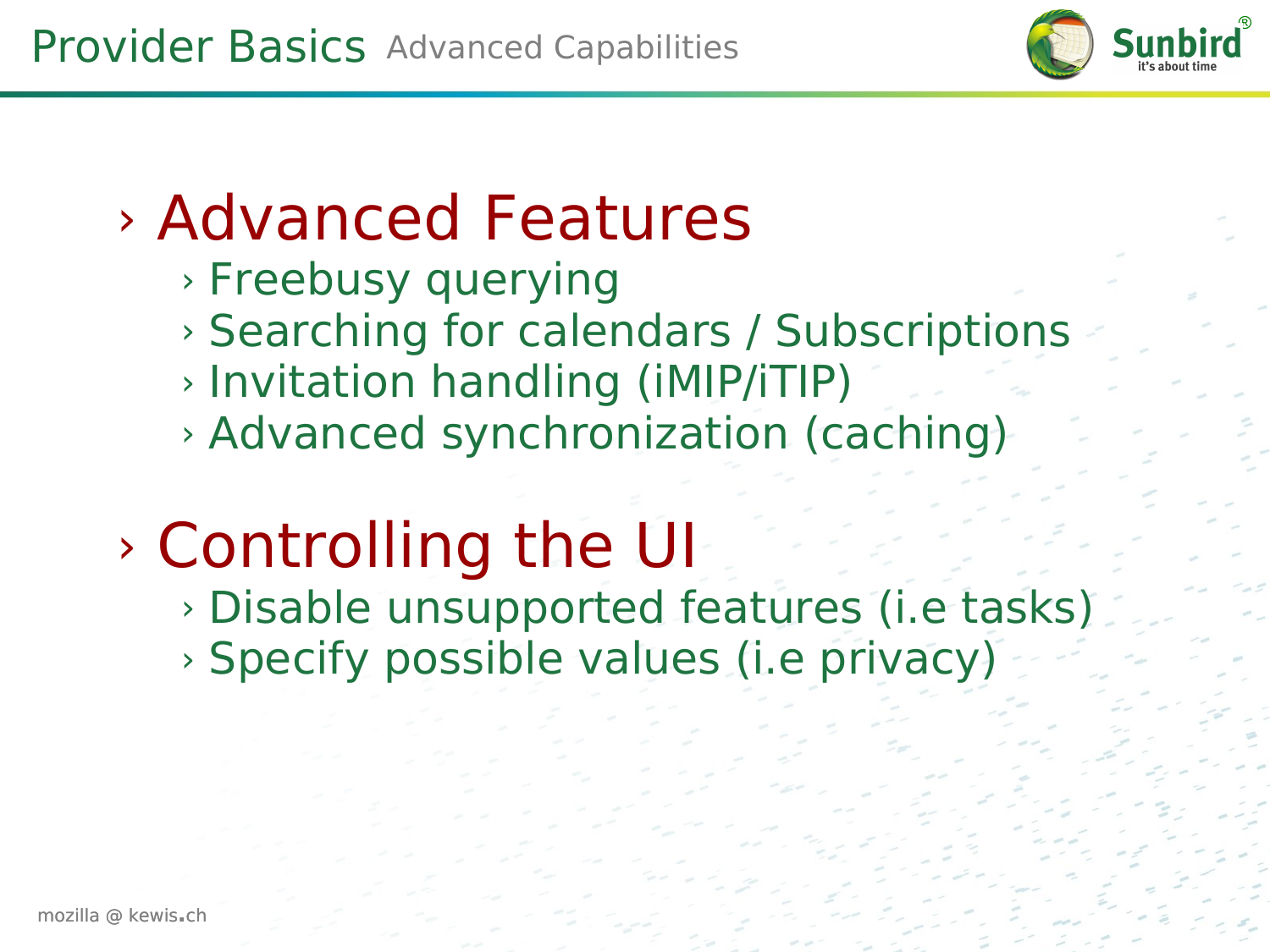

#### › Implement calICalendar

- › Most methods and attributes can be inherited from calProviderBase
- › type attribute (Short name for the provider)
- › getItems (Retrive Items)
- › getItem (Retrieve a specific Item)
- › add, delete, modifyItem (Write Items)
- › canRefresh, refresh (Action when calendar is reloaded)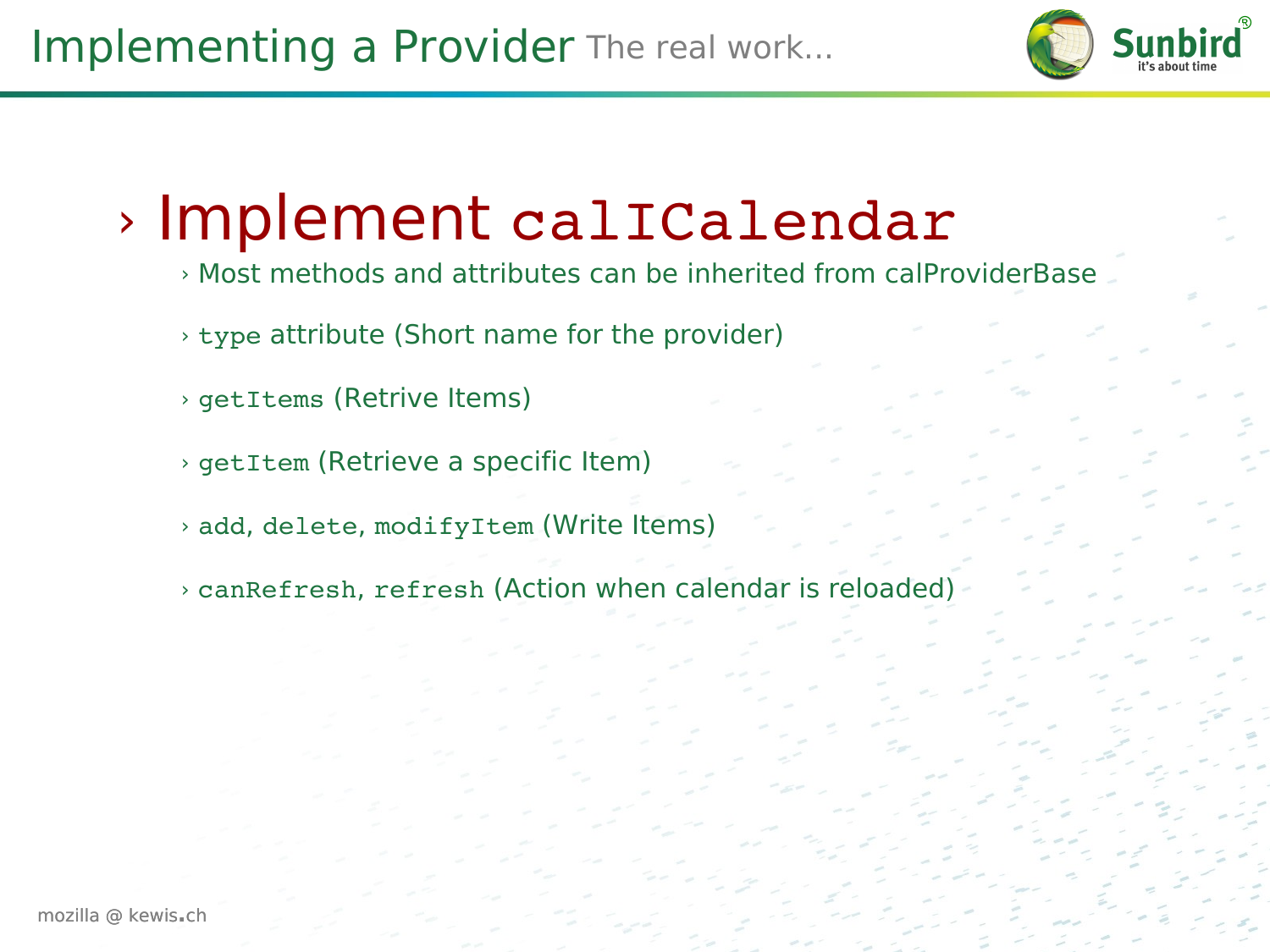

To allow calendar creation using the calendar wizard, calendarCreation.xul needs to be overlaid.

|           | Provide info about what is needed to access your remote calendar |
|-----------|------------------------------------------------------------------|
| Format:   | calendar (ICS)                                                   |
|           | ○ CalDAV                                                         |
|           | ◯ Sun Java System Calendar Server (WCAP)                         |
|           | ○ hCalendar                                                      |
|           | ◯ Google Calendar                                                |
| Location: |                                                                  |
|           |                                                                  |
|           |                                                                  |
|           |                                                                  |
|           |                                                                  |

```
<!DOCTYPE overlay SYSTEM "chrome://gdataprovider/locale/gdata.dtd">
<overlay id="calendarCreation"
                  xmlns="http://www.mozilla.org/keymaster/gatekeeper/there.is.only.xul">
    <radiogroup id="calendar-format">
        <radio value="gdata" label="&gdata-provider.label;"/>
        </radiogroup>
</overlay>
```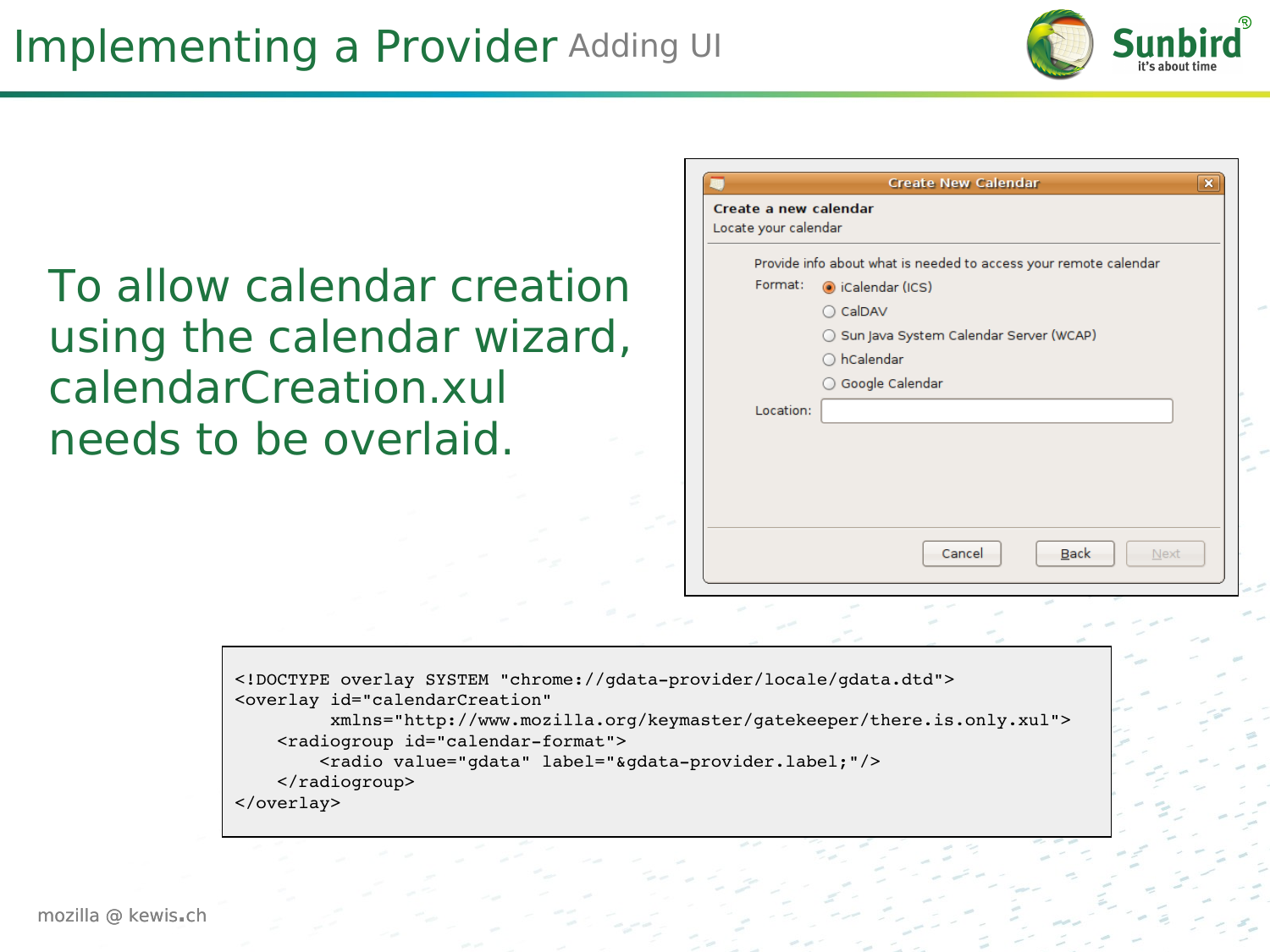

### › The hCalendar format

- › Embed events into XML-based documents
- › Makes events human-readable but allows easy parsing

<div id="hcalendar-FOSDEM" class="vevent"> <a href="http://fosdem.org" class="url"> <abbr title="20080222T2000+0100" class="dtstart">February 22th 8pm</abbr> – <abbr title="20080224T2000+0100" class="dtend">23th 8pm, 2008</abbr> – <span class="summary">FOSDEM</span>– at <span class="location">ULB Campus Solbosh</span></a> <div class="description">The event you are visiting</div> </div>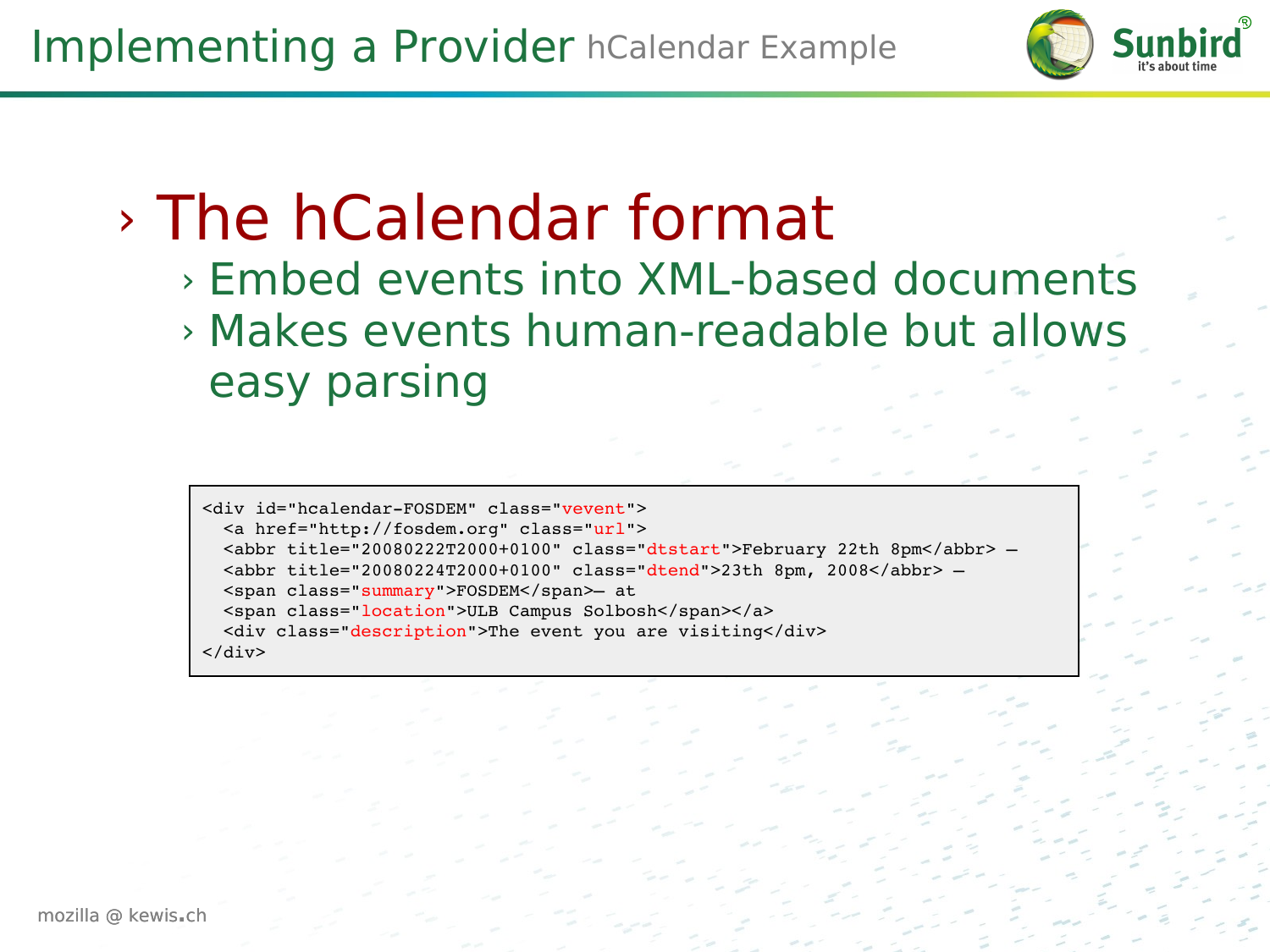

### › Creating the provider

- › Set up a simple extension
- › Add UI as previously described
- › Implement calICalendar
	- › Retrieve page in getItems call
	- › On completion, parse events from page
	- › Notify listeners with parsed events

#### › Live Demo › Baseball games

Source available from: <https://addons.mozilla.org/en-US/sunbird/addon/6702>